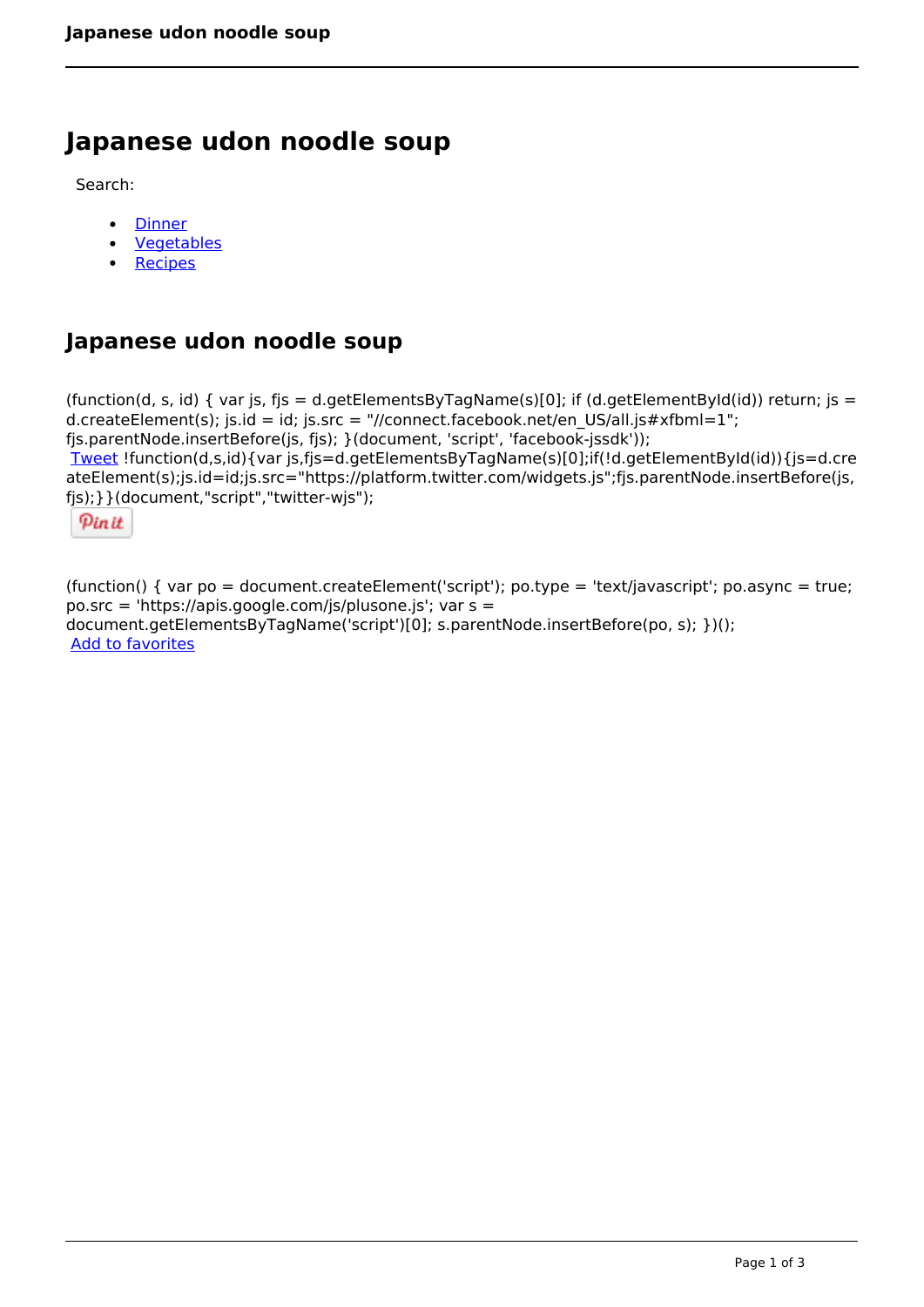

### Rate this recipe

1 person is cooking this [Count me in](https://www.naturalhealthmag.com.au/flag/flag/favorites/434?destination=printpdf%2F434&token=6c86fef907bb248cc2e9b530a64a3995)

A quick and easy mid-week meal.

#### **Ingredients** (serves 4)

- 3 cups chicken or vegetable stock
- ¼ cup shitake mushrooms, sliced
- 2 cups udon noodles
- 1 tbs ginger, finely grated
- 1 cup baby bok choi
- 1 cup broccoli
- 1 tbs spring onion, finely sliced

#### **Method**

Warm the stock in a saucepan over a medium heat. Add the mushrooms and cook for five minutes. Add the noodles, ginger and vegetables and cook for a further five minutes before pouring into serving bowls. Garnish with the spring onion and serve.

### **Cooking Tip**

Japanese soups afford a particular etiquette luxury – it's considered polite to slurp your noodles! Add to that the health benefits of this famous cuisine – its freshness and clean cooking methods are admired the world over – and you've scored yourself a true winter winner!